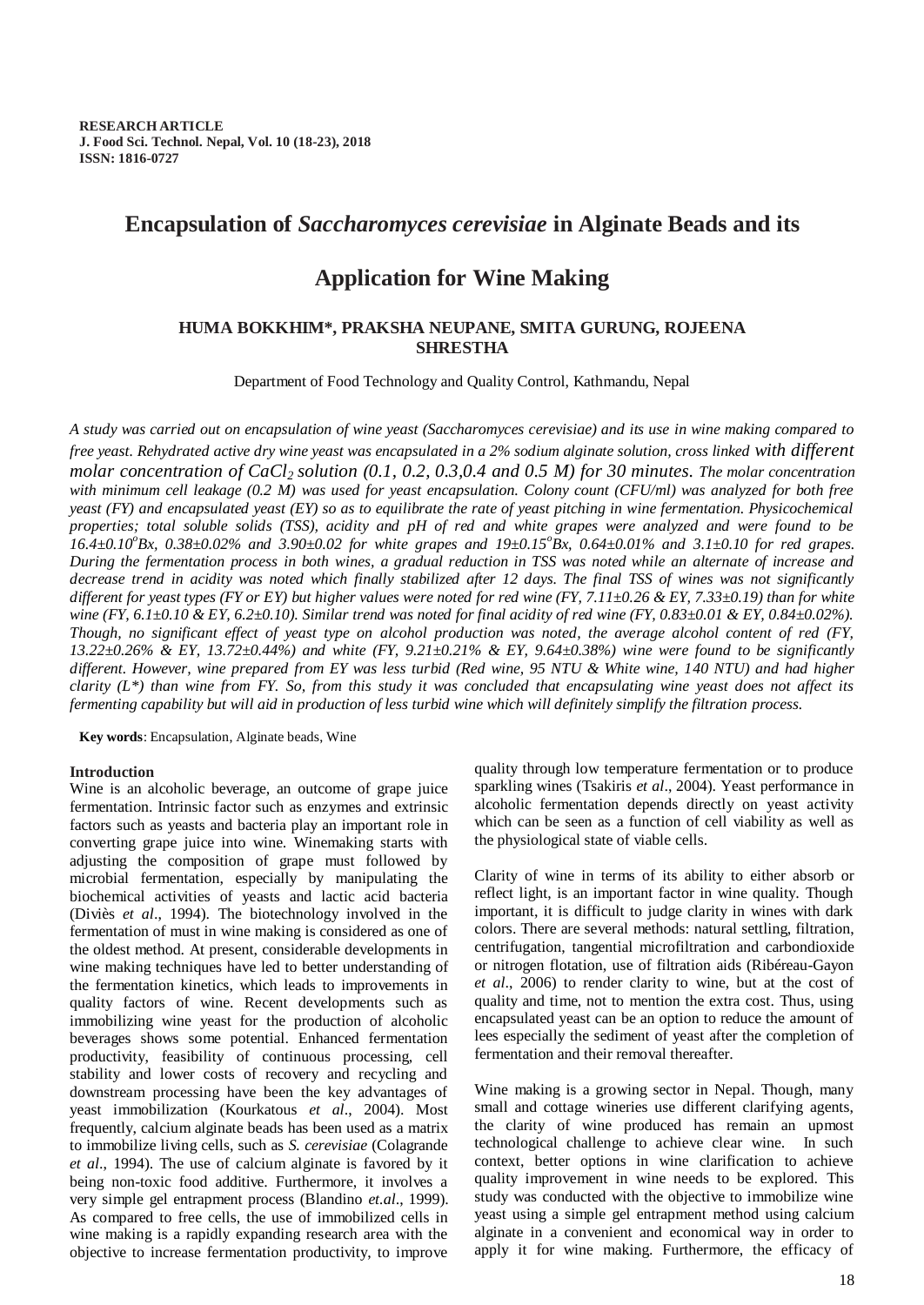encapsulated yeast on clarity enhancement and other quality parameters of wine as compared to clarifying agent and free yeast systems were evaluated.

# **Materials and Methods**

## **Raw material collection**

Active dry wine yeast (ADWY: Saccharomyces cerevisiae, Springer oenologie, Belgium), sodium alginate, pectinase enzyme (Lesaffre, Safizym pres, France), Calcium chloride dehydrate (Himedia, Japan), Potassium metabisulphite (Fischer scientific, India), Buffered peptone water and Potato dextrose agar (Himedia, India) and all other required raw materials and ingredients were bought from local market of Kathmandu.

## **Rehydration of Active dry yeast**

1 g of ADWY was rehydrated into 10 ml final volume at 37 °C for 30 min in accordance with the manufacturer's specifications.

## **Encapsulation**

Calcium alginate capsules was prepared by using a simple one-step process similar to that described by Nigam *et al*. (1988). Sodium alginate was dissolved in warm water  $(40\pm5)$ ºC) to prepare sodium alginate solution of concentration 3.0%. Sodium alginate solution was then mixed with activated yeast suspension using magnetic stirrer to obtain uniform yeast alginate suspension having 2% sodium alginate. Droplets of alginate yeast suspension (5 mL) were then dropped through 22G 1" sterile hypodermic syringe (Lifeline, Nepal) into 30 ml of (0.1, 0.2, 0.3, 0.4, 0.5 M)  $CaCl<sub>2</sub>$  solution. The  $CaCl<sub>2</sub>$  solution was maintained under constant stirring (330 rev/min) using a magnetic stirrer (MH-2L; Vitco laboratory equipment, India). A dropping height of 10 cm was used to ensure the formation of spherical droplets. The gelation time was kept for 30 min and cell leakage efficiency was evaluated for varied concentration of  $CaCl<sub>2</sub>$  solution. A cross-linking time of 30 min was adopted according to the finding of Bokkhim *et al*. (2016) as longer time led to higher leaching of active components into the cross-linking solution. Finally, the formed beads were rinsed with distilled water to remove excess calcium chloride. All of the above procedures were carried out at room temperature.

## **Viability of yeast in alginate beads**

1 g of calcium alginate beads loaded with microbial cells was mechanically crushed and homogenized with 9 mL of distilled water in a Stomacher Blender (Stomacher 400 circulator; Seward, UK) to obtain complete and homogeneous dispersion of cells. The *Saccharomyces cerevisiae* cell density and viability was calculated by spreading cell dilutions on Yeast Extract-Peptone-Dextrose (YPD) agar medium. The plates were incubated at 28 °C for 48 h and the colony forming unit (CFU) was counted using a colony counter (Electronic, India).

## **Cell leakage determination**

The cell leakage determination was determined by measuring the cell density in different  $CaCl<sub>2</sub>$  solution after recovering the beads after 30 min of cross linking (Callone et. al, 2008).

#### **Physicochemical analysis of grape juices and wines**

The total titrable acidity was assessed by titration with standardized sodium hydroxide. The pH value was measured using a digital pH meter (HI 2216; Hanna, Romania). Total soluble solid (TSS) was measured as ºBrix (ºBx) using hand refractometer (DR 201-95; Kruss, Germany).

#### **Wine making**

Red wine was prepared by following standard procedure as mentioned by Sacchi *et al*. (2005). Cleaned red grapes were de-stemmed, crushed and sulfited at the rate of 75 ppm.

TSS of must was adjusted to 25 ºBx by adding sugar. Also pectolytic enzyme was added at the rate of 0.01g/kg. Must was then pitched with yeast at the rate of 0.3 g/L free cell and left for fermentation at room temperature till residual sugar decreased to a constant value. After completion of primary fermentation, the clear wine was siphoned away from lees and kept for a week to settle further which was afterward racked, bottled and aged.

Likewise, white wine was prepared as mentioned by Pacock *et al*. (2011). Grapes were cleaned and juiced by using juicer. The juice was sulphited at the rate of 75 ppm TSS maintained at 25 ºBx and then pasteurized at 72 ºC for 1 min. The settled juice was separated by drawing off and pectolytic enzyme was added at the rate of 0.01 g/kg. From here forth, pitching and fermentation until aging was done similar as in red wine making mentioned above.

TSS, residual sugar and alcohol content were determined each day and fermentation kinetics was studied for free yeast (FY) and encapsulated yeast (EY).

## **Analysis of wine**

TSS and acidity was determined every 2 days and fermentation kinetics was studied for FY and EY. TSS was determined by a hand refractometer and acidity by titration method as per Ranganna (2003). Ethanol content was determined by specific gravity method and free  $SO_2$  was determined as per AOAC Official Method 990.28. Color was measured using hand held Chroma Meter CR-400 (Konica Minolta, Japan) using the color space parameters  $(L^*, a^*, b^*, C & h^{\circ})$  values developed by Commission International de I'Eclairage (CIELab). Turbidity of the prepared wines were assessed with a turbidity meter (HI 88703; Hanna, Romania) and is expressed as Nephelometric turbidity units (NTU).

#### **Statistical analysis**

For experiments conducted in triplicates, values are presented as mean  $\pm$  SD and the significance of differences between the values was assessed by analysis of variance (ANOVA single factor) at 95% confidence level using Excel 2013. For other experiments, the number is indicated by 'n'.

#### **Results and Discussion**

Optimization of molar concentration of calcium chloride

Activated yeast suspension (1 g/10 mL) was mixed with 3% sodium alginate solution to achieve a final mixture of 2% sodium alginate and cross linked with different molar concentration of  $CaCl<sub>2</sub>$  solution for 30 minutes. The encapsulated yeast was recovered and the left over  $CaCl<sub>2</sub>$ solution was incubated at 28 °C for 48 h and the CFU was counted. The result obtained is shown in figure 1. The result shows that highest leaked cell density was observed in 0.5 M concentration of  $CaCl<sub>2</sub>$  solution which was found to be 78  $CFU/mL$  CaCl<sub>2</sub> solutions. Minimal leakage was found at  $0.2$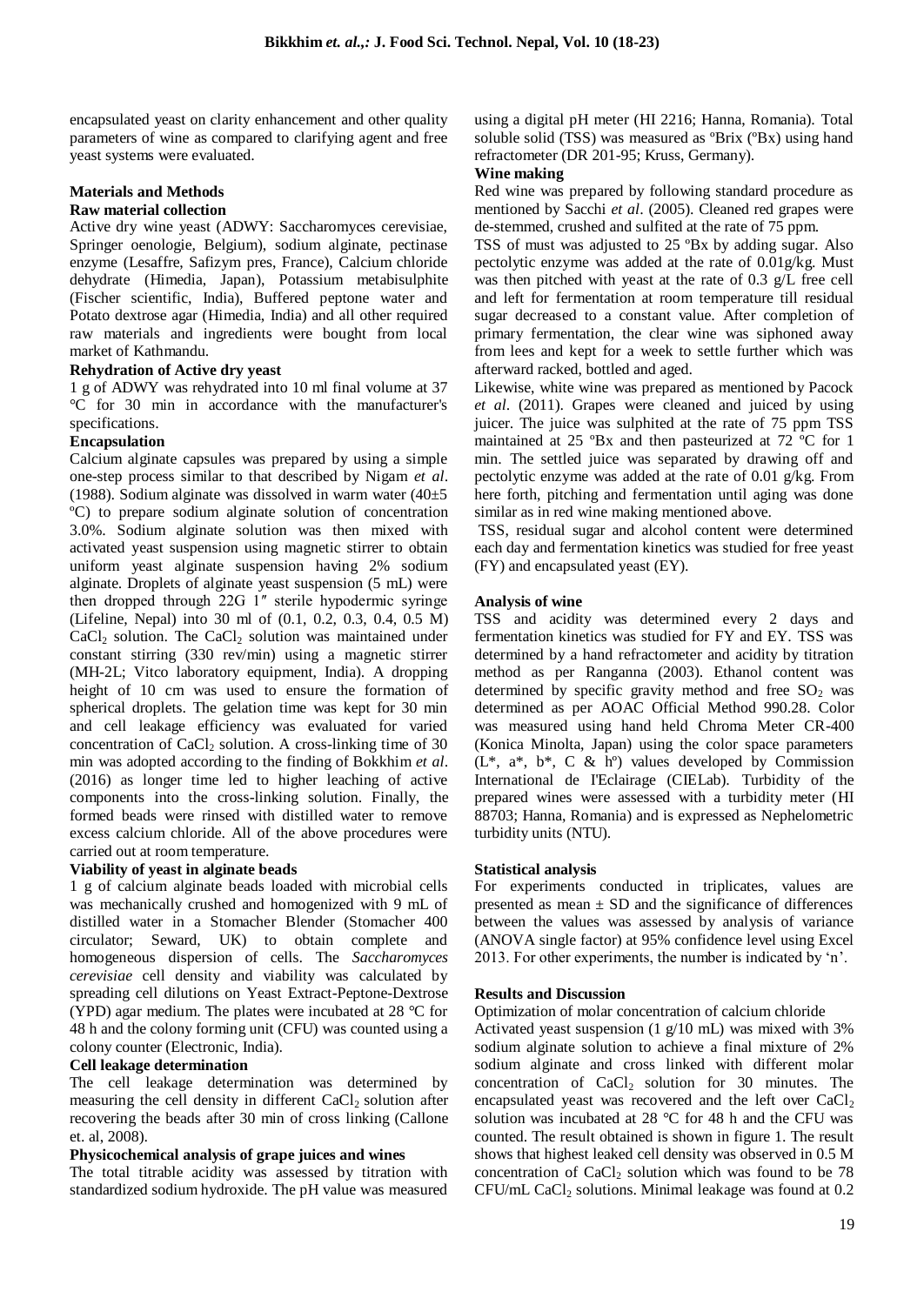M concentrations of  $CaCl<sub>2</sub>$  solutions which was only 16 CFU/mL CaCl<sub>2</sub> solution. Thus, 0.2 M of CaCl<sub>2</sub> was used for cross linking the sodium alginate beads.



Fig 1: Number of cell leakage in different molar concentration solution

Lotfipour *et al*., (2012) had also observed that when concentrations of  $CaCl<sub>2</sub>$  were varied in the range 1.3–5.5% w/v and the concentration of the sodium alginate solution was fixed at  $1.0\%$  w/v, the use of concentrated CaCl<sub>2</sub> solutions significantly reduced the percentage of *Lactobacillus acidophilus* that diffused out of the capsules. Similarly, the result of this study is also in accordance with Hariyadi *et al.*, (2014) findings who reported that  $CaCl<sub>2</sub>$ concentration of 0.1M did not form microsphere but form irregular shaped gelling sheets when forming ovalbumin loaded alginate microspheres using aerolisation techniques. Cell count of encapsulated yeast and free yeast.

Table 1: Total colony count of free and encapsulated yeast

| S.N | Yeast type                | CFU/g               |
|-----|---------------------------|---------------------|
|     | Free yeast                | $3.3 \times 10^{9}$ |
|     | <b>Encapsulated</b> yeast | $4.9 \times 10^{8}$ |

Viable cell count of active dry yeast and encapsulated yeast was done by YPD agar medium and result obtained is shown in table 1. Live yeast cells were more than 10 fold less in per gram beads as compared to free yeast. Also, according to Shi *et al*., (2013) the cell loading on encapsulated yeast can be affected by various factors such as nozzle size, polymer concentration, hardening time in calcium chloride, initial cell concentration. So, CFU/g beads was found and equilibrated with free yeast cell count so that similar yeast concentration could be used for wine preparation with FY and EY. In our study, 1 g. active dry yeast was equal to 6.65 g. beads of EY in terms of live yeast cell count.

| Physiochemical properties of white and red grapes |  |  |  |
|---------------------------------------------------|--|--|--|
|---------------------------------------------------|--|--|--|

| Table 2: TSS, acidity and pH of white and red grapes |                   |                 |  |  |
|------------------------------------------------------|-------------------|-----------------|--|--|
| Parameters                                           | White             | Red Grapes      |  |  |
|                                                      | grapes            |                 |  |  |
| TSS.                                                 | $16.5^{\circ}$ Bx | $19.1^\circ$ Bx |  |  |
|                                                      |                   |                 |  |  |

| Acidity (% Tartaric acid) | 0.40% | $0.64\%$ |
|---------------------------|-------|----------|
| pH                        | 3.9   | 3.2      |

TSS, acidity and pH of red and white grapes used for wine making in this study was analyzed and results obtained are tabulated in table 2. Red grapes used were of high TSS and acidity as compared to white grapes used in this study. According to Joshi *et al* (2013) physicochemical properties of wine vary according to the variety and environmental conditions of the region in which the grapes are grown. Higher TSS of grape juice is associated with higher alcohol content of wine and acidity of wine juice influences the taste and flavor of thus formed wine. The wine with a pH of 3.2 will have bright fruit flavors, but it will also be thin, acidic and aggressive on the palate. On the other hand, the wine at 4.0 will be softer and rounder than the wine at 3.2, but also less vibrant. Also, for red wine fermentation ideal acidity is 0.6 - 0.7% and ideal pH is 3.4 to 3.7 and TSS is 22 to 25  $\mathrm{^0Bx}$ . Likewise, he mentioned for white wine fermentation, optimum acidity of must is 0.6 to 0.9, pH is 3.2 to 3.5 and TSS is 17-24%. In our study, we maintained the TSS of must to 25 <sup>o</sup>Bx for both red wine and white wine by adding sugar. However, acidity was not maintained though red wine must was in optimum level as mentioned but white wine must wasn't adjusted which is limiting in this study.

**TSS profile of red wine and white wine prepared with FY and EY**



Figure 2: TSS profile of red wine for free (FY) and encapsulated yeast (EY)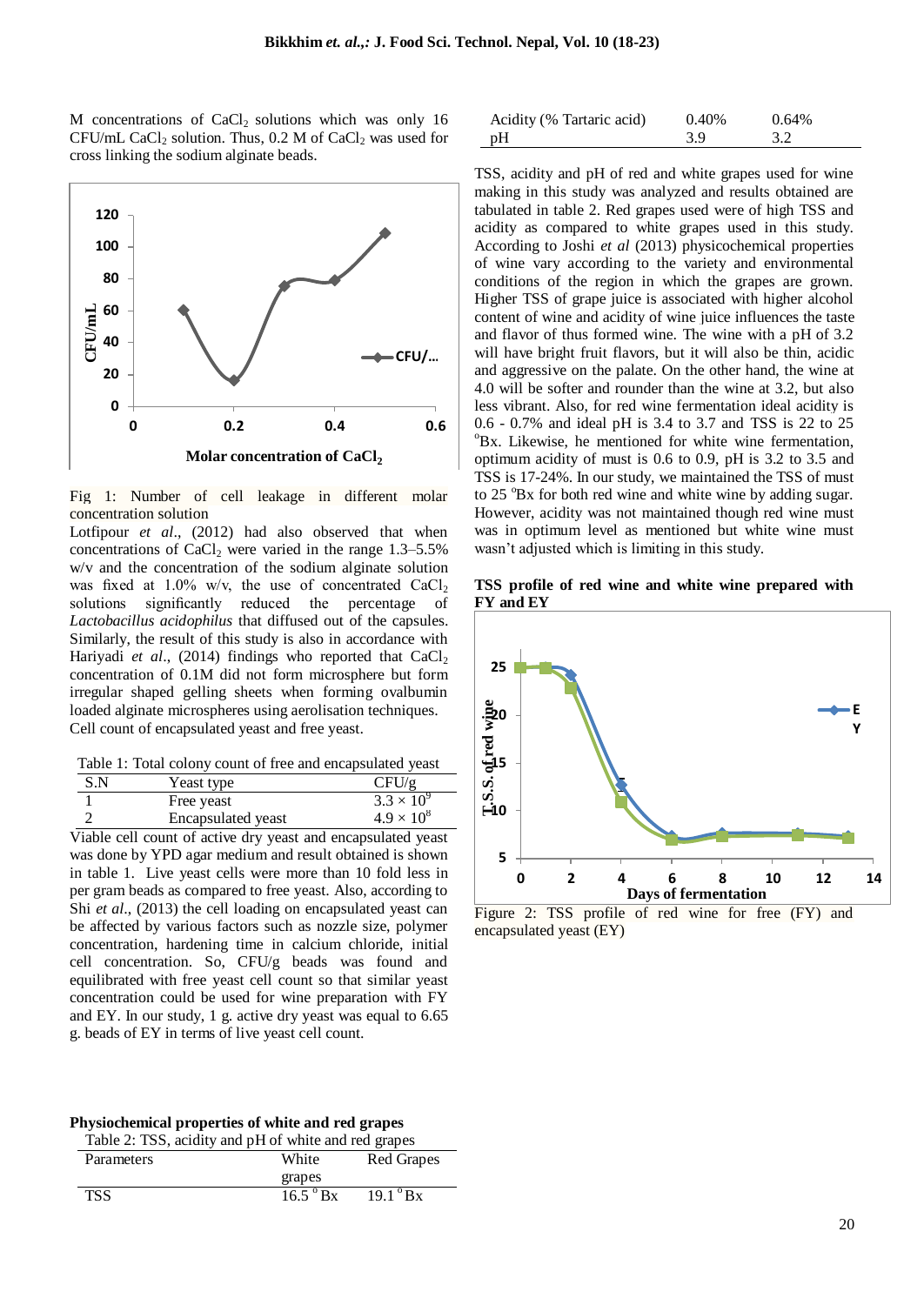



Figure 3: TSS profile of white wine for free (FY) and encapsulated yeast (EY)

TSS profile of red and white wine produced by using FY and EY was observed for 14 days of fermentation (Figure 2 & 3). It is evident from the figures that TSS profile of red and white wines produced by FY and EY were quiet similar. TSS decreased steeply for a week and then leveled off thereafter. A constant TSS of approx. 6 and  $7^{\circ}Bx$  for white and red wine were achieved after 12 days of fermentation. The rate of decrease in TSS was slightly faster for FY compared to EY in the first week of white wine fermentation. But this did not affect the efficiency of fermentation process as both FY and EY achieved the same final TSS.

Acidity profile of red wine and prepared from FY and EY



Figure 4: Acidity profile of red wine for free and encapsulated yeast

The total acidity profile of red wine prepared from free and encapsulated yeast was measured for 14 days and result obtained is shown in the figure 4. The pH affects flavor, aroma, color, tartrate precipitation, carbon dioxide absorption, malolactic fermentation, stability, ageablity, and fermentation rate. The acidity increased initially, decreased midway, increased thereafter before finally getting stabilized at final acidity of 0.8% as tartaric acid. The result is in accordance with the finding of Joshi *et al*. (2013) who reported that in wine making there is initial increase in acidity. However, when alcohol is produced the acidity start to decrease.

#### **Alcohol content of red and white wine with FY and EY**

Figure 5: Alcohol content of red and white wine with FY and EY. The columns sharing the same alphabet are not significantly different ( $p$ >0.05).

Alcohol content of white wine and red wine produced by FY and EY was determined and the result obtained is shown in figure 5. It was observed that wine produced by FY and EY wasn't significantly different for both red wine and white wine. Fumi *et al.* (1988) also noted no difference in the alcohol content of sparkling wines prepared by free and immobilized yeast. However, yeast in both conditions shows higher fermentability in red wine compared to white wine for similar production conditions. This could be due to the difference in composition of juice used for wine making. According to Sacchi et.al (2005), the nitrogen content of juice greatly influences the fermentation characteristics of yeast.

#### **Clarity and color of wine**

The visual clarity can be measured by turbidity level, which is a measure of particulate levels in wine and usually used as an indication for its readiness for bottling. Significantly different levels of turbidity were found for white and red wines from FY and EY (Table 3). Further filtration of wines from EY through a membrane filter  $(0.45 \mu m)$  lead to reduction of turbidity level, especially of red wine. This showed EY has an advantage over FY on wine clarity, though filtration is still necessary to reduce the turbidity to acceptable level prior to bottling. An NTU  $\leq 1$  is preferred for wines (Bowyer *et al*., 2012).

Table 3. Comparative chart of turbidity levels (NTU) of different wines

| Samples    | Turbidity Level (NTU) |              |                 |  |
|------------|-----------------------|--------------|-----------------|--|
|            | Free                  | Encapsulated | after<br>EY     |  |
|            | Yeast                 | Yeast        | filtration      |  |
|            |                       |              | $(0.45 \mu m)$  |  |
| White wine | 170                   | 140          | $33.0 \pm 2.65$ |  |
| Red wine   | 340                   | 95           | $1.6 \pm 0.10$  |  |
|            |                       |              |                 |  |

Clarity of wines can also be expressed by the CIELab or chromaticity coordinates, where  $L^*$  denotes clarity, which is directly related to the visual sensation of luminosity (Resolution Oeno 1/2006). Clarity of wine was strongly affected by the types of yeast forms used in both red and white wines as the values of L\* were significantly higher (*p* < 0.05) for EY compared to FY. Furthermore, color in wine being the visual indicator for its acceptability, can also be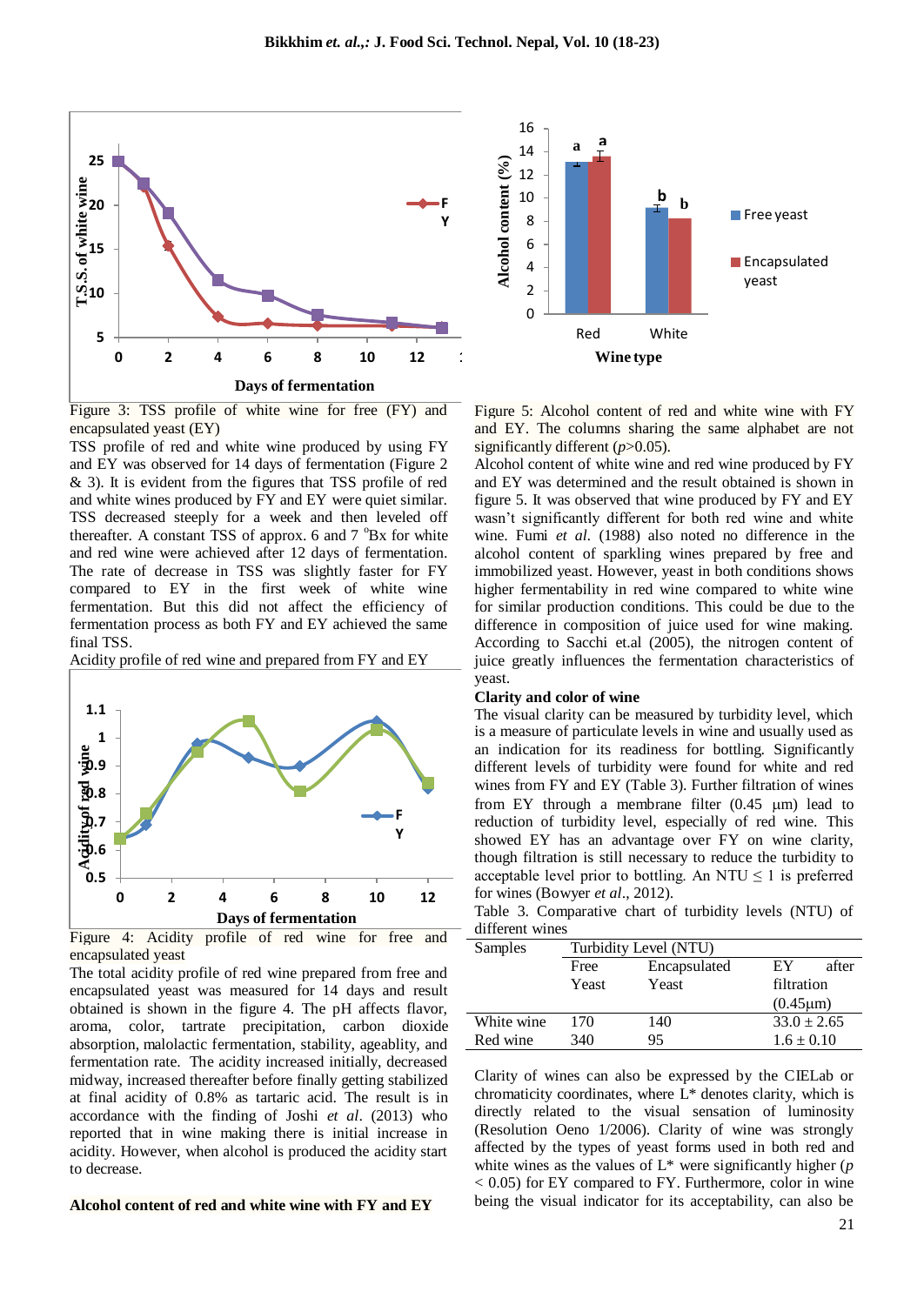measured by other chromaticity coordinates a\* (Redness),  $b^*$  (Yellowness),  $C^*$  (Chroma) and  $h^{\circ}$  (Hue), which were also significantly higher for EY red wines. This indicated the deepening of the red color and shifting from yellow towards red color. Whereas in white wine, though a\*, b\* and  $C^*$  significantly increased,  $h^{\circ}$  decreased indicating the shifting of redness towards yellowness (Figure 7A & 7B).

Chromaticity coordinates for Red wines (L) & White wines  $(R)$  prepared from FY  $&$  EY



Figure 7. Chromaticity coordinates of red (7A. Left) and white (7B. White) wines from FY and EY

### **Conclusions**

From this study it was found that wine yeast *Saccharomyces cerevisiae* could be encapsulated effectively in 2% sodium alginate solution and crosslinking with  $0.2$  M CaCl<sub>2</sub> solution for 30 minutes. There was no significant difference in TSS and acidity profile of wine with the use of EY as compared to FY within the same type of wine. Also, EY was equally efficient in alcoholic fermentation in wine. Furthermore, wines with higher clarity were obtained with the use of EY.

In conclusion, encapsulating wine yeast in calcium alginate can offer better wine quality in terms of clarity without compromising other quality factors of wine.

#### **Acknowledgements**

The author would like to acknowledged Ms. Ratna Shakya and Mr. Bijan Shrestha, Food Research Officers from the Microbiology laboratory in Central Food Laboratory under DFTQC for their support in assessing the viability count of yeast during the experiment.

#### **References**

AOAC (1994). *No.990.28*, *Official methods of analysis*. Washington, DC: Association of Official Analytical Chemistry.

Blandino. A, Macias, M., & Cantero, D (1999). Formation of calcium alginate gel capsules: influence of sodium alginate and  $CaCl<sub>2</sub>$  concentration on gelation kinetics. *Journal of Bioscience and Bioengineering*: 688-696.

Bokkhim, H., Bansal, N., GrØndahl, L., & Bhandari, B. (2016). Characterization of alginate-lactoferrin beads prepared by extrusion gelation method. *Food Hydrocolloids, 53*: 270-276.

Bowyer, P., Edwards, G., & Eyre, A. (2012). NTU vs wine filterability index – what does it mean for you?<br>Grapegrower and Winemaker, 76-80. *Grapegrower and* www.bhftechnologies.com.au

Colagrande, O., Silva, A., & Fumi, M.D. (1994). Recent applications of biotechnology in wine production. *Rev. Biotechnology Progress, 10*(1): 2–18.

Callone, E., Campostrini, R., Carturan, G., Cavazza, A., & Guzzon, R. (2008). Immobilization of yeast and bacteria cells in alginate microbeads coated with silica membranes: procedures, physico-chemical features and bioactivity, *Journal of Materials Chemistry, 18*: 4839–4848.

Diviès, C., Cachon, R., Cavin, J-F., & Prévost, H. (1994). Immobilized Cell Technology in Wine Production. *In critical reviews in biotechnology*, *14*(2): 135-153.

Fumi, M. D., Trioli, G., Colombi, M. G., & Colagrande, 0. (1988). Immobilization of Saccharomyces cerevisiae in calcium alg- inate gel and ita application to bottle-fermented sparkling wine production. *American Journal of Enology and Viticulture*, *39*: 267-272.

Hariyadi D. M, Hendradi, E., Purwanti, T., Fadil, F. D. G. P., & Ramadani, C. N. (2014). Effect of crosslinking agent and polymer on the characteristics of ovalbumin loaded alginate microspheres. *International journal of pharmacy and pharmaceutical science, 6*(4): 469-474.

Joshi, V., Rao, B. S., & Reddy, R. S. (2013). Studies on the physicochemical properties of wine in different varieties of grapes. *The Asian Journal of Horticulture*, *8*(1): 174-178.